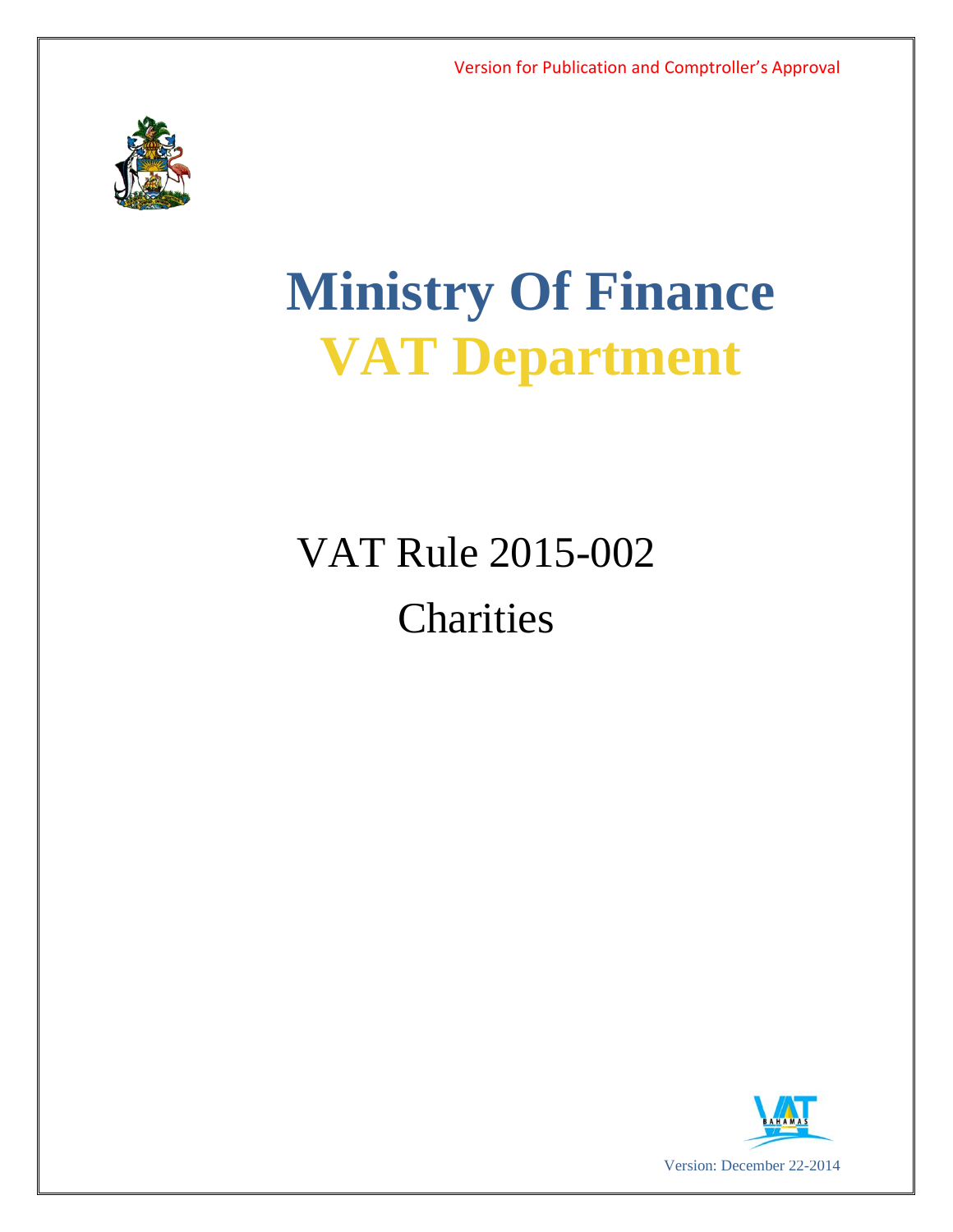## **VAT RULE**

### **2015-002 - Charities**

#### **A. Authority**

This Rule is made under section 17 of the Value Added Act, 2014.

#### **B. Legislation**

All legislative references are to the Value Added Tax Act, 2014 and/or the Value Added Tax Regulations 2014, unless otherwise stated.

#### **C. This Rule applies in respect of:**

Section 35(13), 58(1)(b)(i) and 58(4) of the Value Added Tax Regulations, 2014 in regards to refunds for charities.

#### **D. Application of Rule**

The purpose of this Rule is to establish criteria for a refund of Value Added Tax paid on the acquisition of qualifying goods or services in respect to charities and should be used when determining the eligibility for registration of a Charity, when a refund should be issued and what procedures Charities should follow when applying for a VAT Refund.

#### **E. Comptroller's Rule**

1. A charity that wishes to apply for a VAT refund shall be registered for a TIN only, and shall be recognized and approved Charity by the Ministry of Finance.